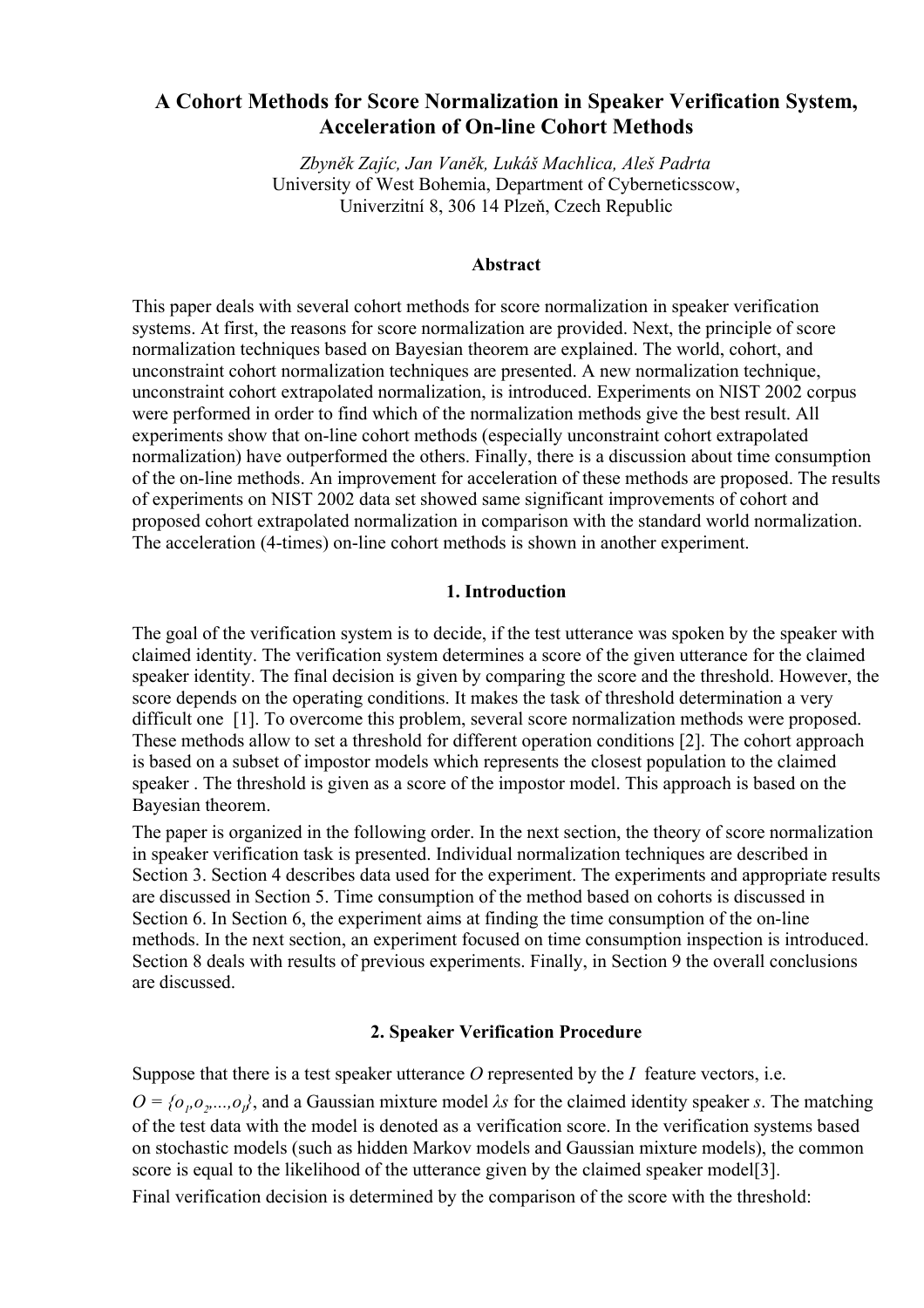$p(O/\lambda_{s}) \geq T \rightarrow O \in s$  else  $O \notin s$ 

where *O* is feature vector of the test utterance, *λs* is the model of claimed identity of speaker *s*,  $p(O/\lambda s)$  is likelihood of utterance *O* and model  $\lambda s$ , *T* stands for a threshold.

Absolute value of the threshold is very sensitive to variations in text, speaker behavior, and the operating conditions, especially concerning impostor utterances. The sensitivity causes wide variations in scores, and makes the task of threshold determination a very difficult one. Actually, a final decision evaluates if the verification score is large enough. To overcome the score sensitivity, a score normalization is used.

#### **3. Score normalization using Bayesian approach**

In the probabilistic view [4], the final decision can be achieved in the following way:  $p(\lambda_{\;S}\{/O) \,>\, p(\lambda_{\;U}\{/O) \,\rightarrow\,\, O\,\epsilon\,}\,\lambda_{\;S}$  $else \quad O \in \ \lambda_{\,\, U}$  .

where  $p(O/\lambda s)$  is the score given by claimed speaker model and  $p(O/\lambda u)$  is the score given by another speaker model. In the verification task, *λs* stands for hypohtesis that the test data were spoken by the claimed speaker. By contrast, *λu* stands for hypohtesis that test data were not from the claimed speaker, i.e. somebody else is the author of the utterance.

By application of Bayesian theorem, it can be shown that

$$
\frac{p(O/\lambda_{s})}{p(O/\lambda_{c})} > \frac{P(\lambda_{U})}{P(\lambda_{s})} \to O \in \lambda_{s}
$$
\n
$$
\frac{p(O/\lambda_{s})}{p(O/\lambda_{c})} = l(O)
$$
\n
$$
\frac{p(O/\lambda_{s})}{\text{is the verification score and }} \frac{P(\lambda_{U})}{P(\lambda_{s})} = T
$$
\nis a priori determined threshold.

The threshold value can be determined a priori, e.g. based on estimated ratio of authorized and unauthorized accesses. The verification score has to be computed. A frequently used form to represent the verification decision is the following [3]:

$$
L(O) = \log p(O/\lambda_s) - \log p(O/\lambda_U)
$$

The reason for using this equation is that, division is numerically more demanding then addition (or subtraction) and division is numerically labile for small numbers.

The score  $p(O/\lambda s)$  is affected by the operating conditions as well as the score  $p(O/\lambda u)$ . Thus, the distance between  $p(O/\lambda s)$  and  $p(O/\lambda u)$  stands constant for various operating conditions. The likelihood  $p(O/\lambda u)$  represents a dynamic threshold, which is sensitive to changes of operating condition of utterance *O*, see Fig.1.

**Figure 1**.: An illustration of Bayesian approach, *d* is a distance between two scores for different operating conditions A and B.



There is no problem with computing a score *p(O/λs)*, because speaker model is known. The evaluation of a normalization score *p(O/λu)* is a problem, because the speaker model *λu* is not available. This problem can be solved in several ways as follows.

*3.1. World (background) model (WM)*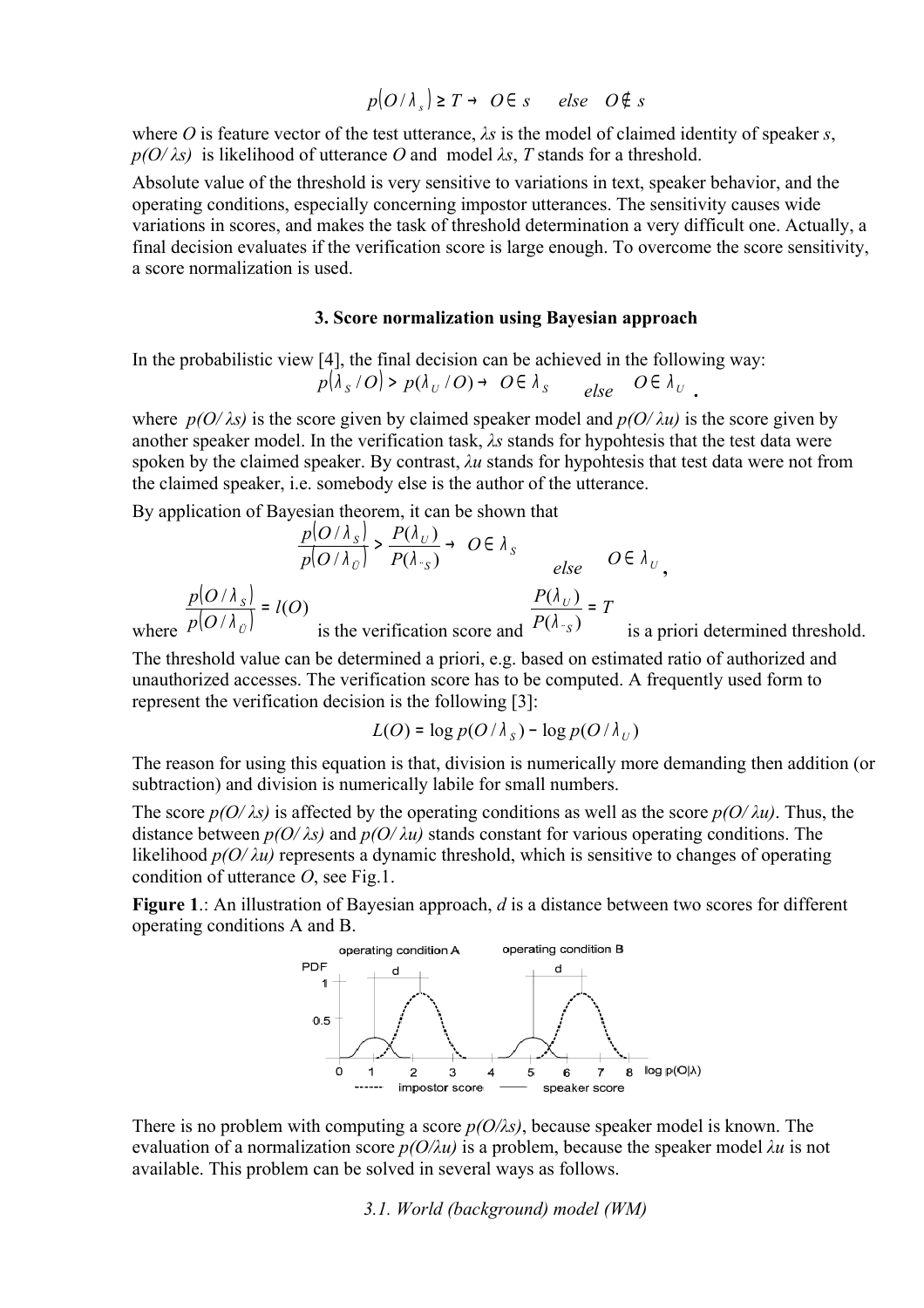One of the possible solution is that, the unknown model  $\lambda u$  can be aproximated by the world model *λWM* [2], which is created by using utterances from very huge speaker population:

$$
p(O/\lambda_U) = p(O/\lambda_{WN})
$$

#### *3.2. Cohort normalisation (CN)*

In this method [6], every speaker model has a cohort of N similar models  $C = \begin{bmatrix} \begin{smallmatrix} k & s & \cdots & s \\ s & \end{smallmatrix} \end{bmatrix}$ .  $C = \left\{\overline{\lambda_s^{-1}}, \ldots, \overline{\lambda_s^{-K}}\right\}$  $=$   $\begin{bmatrix} \lambda & \ldots & \lambda & \ldots \\ \end{bmatrix}$ . These models in the cohort are the most competitive models with the reference speaker model, i.e. these are closest to the reference speaker. The selection of the cohort is made in advance (off-line). The score normalization is computed as:

$$
\log p(O/\lambda_U) = \log p(O/\lambda_{CN}) = \frac{1}{K} \sum_{k=1}^{K} \log p(O/\overline{\lambda_S}^k)
$$

#### *3.3. Unconstraint cohort normalization (UCN)*

The unconstraint cohort model [5] combines the approaches of the world and the cohort model. The cohort consists of the closest models to the claimed speaker model like in CN, but models in the cohort are not chosen a priori (off-line), they are found in the verification process (on-line). This is the advantage over the CN method, because the actual utterance *O* is known by now. The selection of the cohort is more accurate. The normalization score is given by:

$$
\log p(O/\lambda_U) = \log p(O/\lambda_{UCN}) = \frac{1}{K} \sum_{k=1}^{K} \log p(O/\overline{\lambda_S}^{\phi(k)})
$$

where  $\phi(i) \neq \phi(j)$  *pro*  $i \neq j$  and  $\overline{\lambda_S}^{\phi(1)},$  $\overline{\lambda_S}^{\phi(2)}$   $\overline{\lambda_S}^{\phi(K)}$ *S*  $\overline{\lambda}^{\phi(K)}$  are models, which bring the best score (excluding the claimed speaker model *λs*) for utterance O.

### *3.3. Unconstraint cohort extrapolated normalization (UCEN)*

A new method is introduced here, which uses the same principles for cohort selection like the method mentioned above. In contrast to UCN, the normalization score is computed using extrapolation of model scores from the chosen cohort. All models in cohort are sorted by score value and then they are extrapolated by straight line. A score *log p(O| λUCEN )* is a first point on extrapolated straight line. Extrapolation utilizes the fact, that the claimed speaker model *λs* (if speaker *s* is real author of the utterance *O*) gives the best score.

#### **4. Experimental investigation**

### *4.1. Speech Data*

The male part of NIST 2002 corpus [8] is used in these experiments. The data in NIST are taken from the second release of LDC's cellular switchboard corpus.

Actual durations of training data for each speaker are constrained to lie within the range of 110-130 seconds. Each test segment is extracted from a 1-minute excerpt of a single conversation and is the concatenation of all speech from the subject speaker during the excerpt. The duration of the test segment is between 15 and 45 seconds. Evaluation trials for cellular data include both "same number" and "different number" tests. Both speakers are of the same sex (male). In NIST corpus, there are about 400 target speakers and about 3500 test segments. Each test segment is evaluated against 11 hypothesized speakers of the same sex as the speaker of the segment. Data to create the world model are from NIST~2002 Two speaker detection task. Data to create the cohort model are from the male part training set of NIST~2002 One speaker detection task.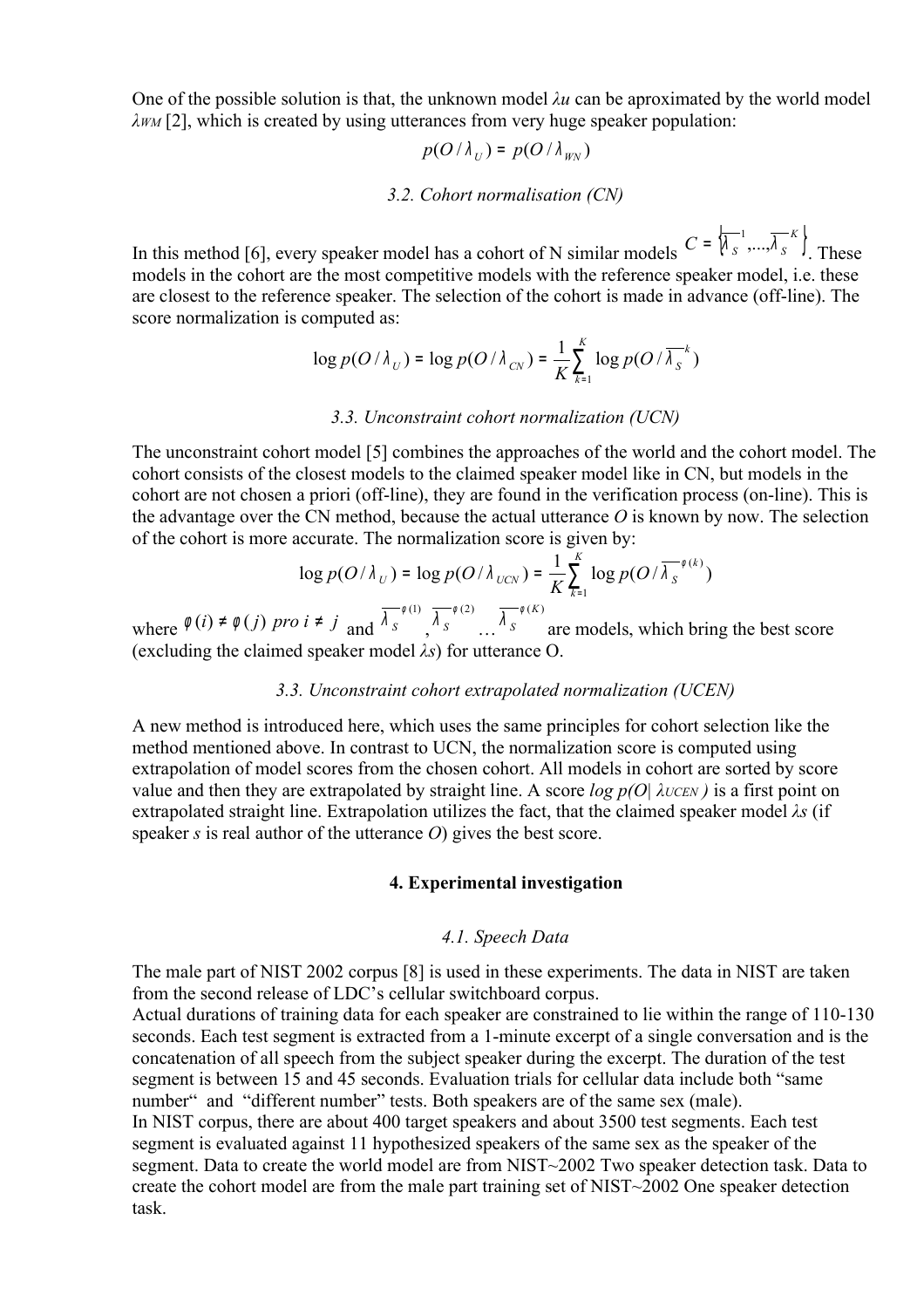## *4.2. Feature Vectors, Acoustic Modeling*

A modified version of MFCC extended by a voice activity detector is used [7]. The Hamming window has 25 millisecond length and 15 millisecond overlap. A power spectrum is computed by FFT. 25 triangular band filters are set up linearly in the mel-scale between 200 and 4000 Hz. The logarithms of band-filters outputs are decorrelated by the discrete cosinus transformation (DCT). The computed cepstrum has 20 coefficients without the zero-th (log-energy) coefficient. A time sequence of each coefficient is smoothed by 11 frames long Blackman window. Then the delta coefficients are added [8]. A downsampling with factor 3 is applied to the final features for the reduction of amount of data. At the end, frames which were marked as non-speech event are removed. The non-speech event detector estimates the noise level and the speech level independently in each band. If the estimated speech level is lower than the estimated noise level then the actual feature vector is marked as non-speech event and is discarded. Each speaker is represented by GMM model with 64 mixtures trained by DB-EM algorithm [7]. World model is represented by GMM model with 128 mixtures.

## *4.3. Description of Experiments*

In the experiments, efficiency of the normalization method and the cohort size *N* were examined. For comparison, efficiency of the world normalization method was used (this method is independent of the cohort size).

## **5. Experimental results and discussions**

Table 1 shows the results of all cohort methods which depend on the cohort size. For comparison, the WM method is displayed too.

**Table 1.** EER [%] of the NIST 2002 corpus.

| Cohort | Results [EER] |        |        |        |  |
|--------|---------------|--------|--------|--------|--|
| size N | UCN           | UCEN   | CN     | WМ     |  |
| 2      | 15.21%        | 15.05% | 18.10% | 16.94% |  |
| 4      | 15.11%        | 15.21% | 17.53% | 16.94% |  |
| 5      | 15.11%        | 14.63% | 16.90% | 16.94% |  |
| 6      | 16.01%        | 14.63% | 16.15% | 16.94% |  |
| 8      | 16.60%        | 14.63% | 16.05% | 16.94% |  |

The on-line cohort methods UCEN have the best results for a small cohort size (5 speakers). UCEN have better results then UCN and the UCEN method is more independent of the cohort size. The disadvantage of on-line methods (like UCN, UCEN) is their time consumption. It is necessary to find the whole cohort for the claimed identity speaker during the verification trial.

## **6. The Time-consumption**

The speaker verification task is very time-consuming. The verification results have to be obtained in real-time conditions (this is one of the obvious requirement on the verification task). The normalization process decelerates a calculation, because comparisons are largely performed during the normalization (especially in on-line methods). The verification time is strongly dependent on the number of different speakers in the system, which can be used for the cohort. The nearest cohort speakers are selected according to their score for the test utterance *O*. The score is computed for all potential cohort models. Then the models with the biggest score are inserted in the cohort. For accelerating the selection of the cohort models in on-line methods following procedures were proposed (it is possible to combine these two principles of accelerating).

*6.1. Downsampling for cohort selection*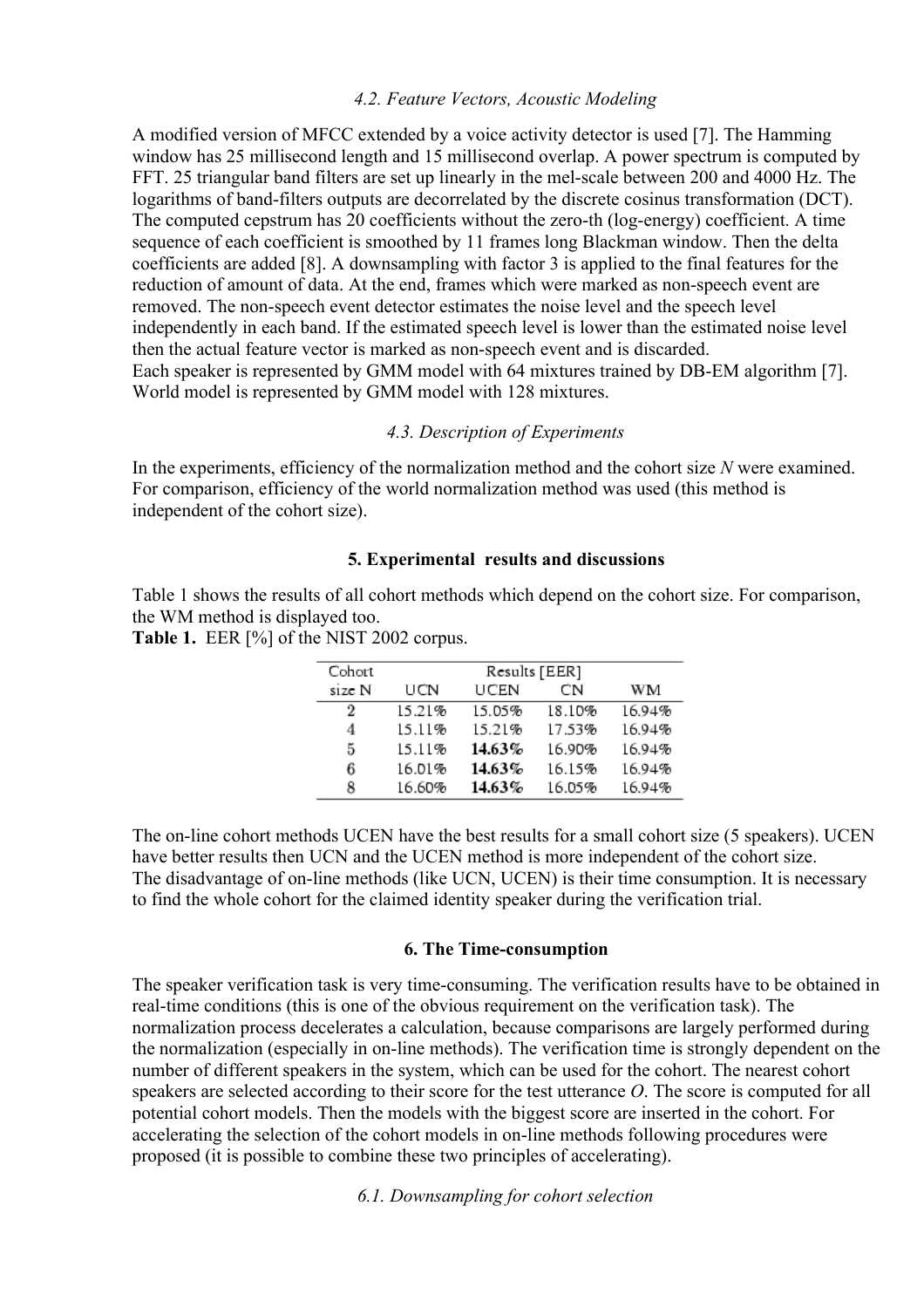The scores of all cohort speakers are computed only for each *Z*-th frame of the test utterance (accuracy of calculation sinks along with expansion of *Z*). Then, *M* nearest cohort speakers are found (*M > N*, where *N* is size of final cohort). These models create a pre-selected cohort set. The *N* best models are selected from pre-selected cohort using a whole utterance *O*.

#### *6.1. Regression tree of closest speaker models*

For another acceleration of the cohort selection, *M* best speaker models are pre-selected off-line (*M > N*). Then *N* best models are selected out of *M* models using the test utterance on-line. At first, the uneven binary tree must be constructed, see Fig.3.

**Figure 3**.: Regression tree for 6 speakers, *sp\_i* is the speaker *i* and  $\lambda$ *ij* is the model for the speaker *i,jj*



Each node represents a set of the nearest speakers, which is divided into two sets of the nearest models. A divergence-like criterion Ds,j [6] is used to obtain a distance between the two models *λs* and  $\lambda$ *i*, the closest models minimalize a criterion:

$$
d^{P}(\lambda_{s}, \lambda_{j}) = \frac{1}{2} (\log p(O/\lambda_{s}) - \log p(O/\lambda_{j}))
$$

Each node is determined by model, which is created using the train utterance from all node speakers. In the verification process, the tree is browsed from above. In the actual node, the score is computed for two branch models and the better branches score is chosen. The passing of the tree is stopped, when the node has the required number of speakers (*M*). Afterwards, the *N* best speaker models are selected for these *M* speakers.

#### **7. Description of Experiments of time consumption**

In this experiment, time consumption of the classic UCEN method and the accelerated UCEN methods are investigated. For comparison, time consumption of the world method is used. The size of pre-selection cohort *M*=30, the size of finally cohort *N*=5 and downsampling *Z*=10 (this is the biggest number without a worsening an EER).

All tests were performed on PC Intel Pentium 4, 1.9GHz, 512MB RAM.

### **8. Experimental results and discussions about time consumption**

Table 2 shows time consumption of the verification using UCEN and WM methods for one trial in the NIST corpus. UCEN means the classic UCEN method with cohort size 5 speakers. UCEN-R is the UCEN method with pre-selection using regression tree, size of pre-selected cohort is 30 speakers and cohort size is 5 speakers. UCEN-D is the UCEN method with preselected cohort size  $M=30$  speaker using downsampling  $Z=10$ , final cohort size is 5 speakers too. **Table 2.** EER [%] of the male part of NIST 2002 corpus and time-consumption [s] of one trial.

|          | WM     | UCEN   | UCEN-R | UCEN-D |
|----------|--------|--------|--------|--------|
| EER [%]  | 16.94% | 14.63% | 15.21% | 14.93% |
| Time [s] | 0.32s  | 4.10s  | 1.13s  | 1.06s  |

As the results show, the UCEN method is better than the WM method, but it is more timeconsuming. Pre-selection with regress tree is less time-consuming then the WM method, but EER is